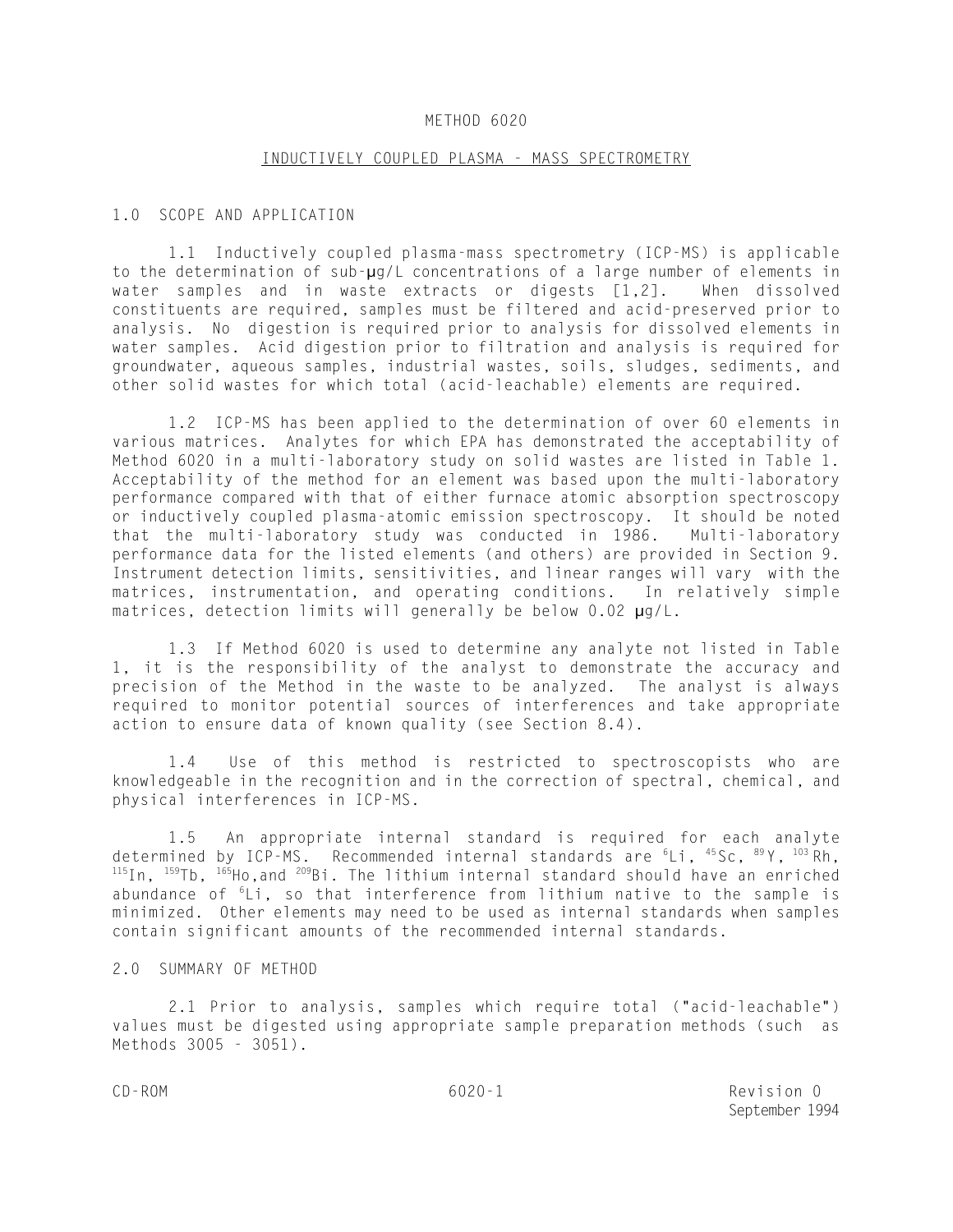2.2 Method 6020 describes the multi-elemental determination of analytes by ICP-MS. The method measures ions produced by a radio-frequency inductively coupled plasma. Analyte species originating in a liquid are nebulized and the resulting aerosol transported by argon gas into the plasma torch. The ions produced are entrained in the plasma gas and introduced, by means of an interface, into a mass spectrometer. The ions produced in the plasma are sorted according to their mass-to-charge ratios and quantified with a channel electron multiplier. Interferences must be assessed and valid corrections applied or the data flagged to indicate problems. Interference correction must include compensation for background ions contributed by the plasma gas, reagents, and constituents of the sample matrix.

# 3.0 INTERFERENCES

3.1 Isobaric elemental interferences in ICP-MS are caused by isotopes of different elements forming atomic ions with the same nominal mass-to-charge ratio (m/z). A data system must be used to correct for these interferences. This involves determining the signal for another isotope of the interfering element and subtracting the appropriate signal from the analyte isotope signal. Since commercial ICP-MS instruments nominally provide unit resolution at 10% of the peak height, very high ion currents at adjacent masses can also contribute to ion signals at the mass of interest. Although this type of interference is uncommon, it is not easily corrected, and samples exhibiting a significant problem of this type could require resolution improvement, matrix separation, or analysis using another verified and documented isoptope, or use of another method.

3.2 Isobaric molecular and doubly-charged ion interferences in ICP-MS are caused by ions consisting of more than one atom or charge, respectively. Most isobaric interferences that could affect ICP-MS determinations have been identified in the literature  $[3,4]$ . Examples include ArCl<sup>+</sup> ions on the <sup>75</sup> As signal and MoO<sup>+</sup> ions on the cadmium isotopes. While the approach used to correct for molecular isobaric interferences is demonstrated below using the natural isotope abundances from the literature [5], the most precise coefficients for an instrument can be determined from the ratio of the net isotope signals observed for a standard solution at a concentration providing suitable (<1 percent) counting statistics. Because the  $^{35}$ Cl natural abundance of 75.77 percent is 3.13 times the <sup>37</sup>Cl abundance of 24.23 percent, the chloride correction for arsenic can be calculated (approximately) as follows (where the  $38Ar^{37}Cl^{+}$  contribution at  $m/z$  75 is a negligible 0.06 percent of the  $40Ar^{35}Cl^{+}$  signal):

corrected arsenic signal (using natural isotopes abundances for coefficient approximations) =

(m/z 75 signal) - (3.13) (m/z 77 signal) + (2.73) (m/z 82 signal), (where the final term adjusts for any selenium contribution at 77 m/z),

 $NOTE$ : Arsenic values can be biased high by this type of equation when the net signal at m/z 82 is caused by ions other than  ${}^{82}Se^{+}$ , (e.g.,  ${}^{81}BrH^{+}$  from bromine wastes [6]).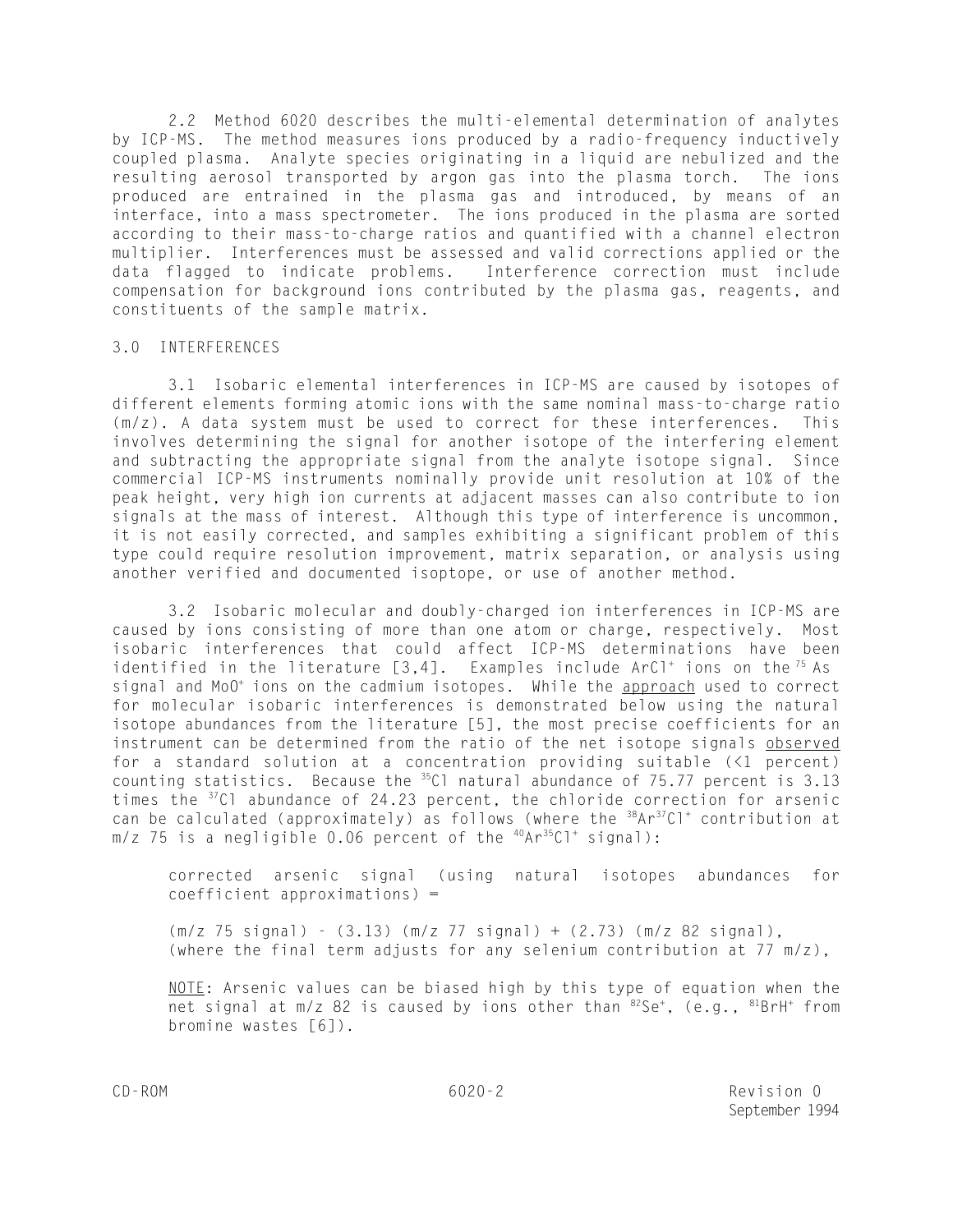Similarly,

corrected cadmium signal (using natural isotopes abundances for coefficient approximations) =

(m/z 114 signal) - (0.027)(m/z 118 signal) - (1.63)(m/z 108 signal), (where last 2 terms adjust for any tin or  $Mo0^+$  contributions at  $m/z$  114).

<u>NOTE</u>: Cadmium values will be biased low by this type of equation when  $922^{\circ}P O^+$ ions contribute at m/z 108, but use of m/z 111 for Cd is even subject to direct ( $94$ ZrOH<sup>+</sup>) and indirect ( $90$ ZrO<sup>+</sup>) additive interferences when Zr is present.

NOTE: As for the arsenic equation above, the coefficients in the Cd equation are **ONLY** illustrative. The most appropriate coefficients for an instrument can be determined from the ratio of the net isotope signals observed for a standard solution at a concentration providing suitable (<1 percent) counting precision.

The accuracy of these types of equations is based upon the constancy of the OBSERVED isotopic ratios for the interfering species. Corrections that presume a constant fraction of a molecular ion relative to the "parent" ion have not been found [7] to be reliable, e.g., oxide levels can vary. If a correction for an oxide ion is based upon the ratio of parent-to-oxide ion intensities, the correction must be adjusted for the degree of oxide formation by the use of an appropriate oxide internal standard previously demonstrated to form a similar level of oxide as the interferant. This type of correction has been reported [7] for oxide-ion corrections using ThO<sup>+</sup>/Th<sup>+</sup> for the determination of rare earth elements. The use of aerosol desolvation and/or mixed plasmas have been shown to greatly reduce molecular interferences [8]. These techniques can be used provided that method detection limits, accuracy, and precision requirements for analysis of the samples can be met.

3.3 Physical interferences are associated with the sample nebulization and transport processes as well as with ion-transmission efficiencies. Nebulization and transport processes can be affected if a matrix component causes a change in surface tension or viscosity. Changes in matrix composition can cause significant signal suppression or enhancement [9]. Dissolved solids can deposit on the nebulizer tip of a pneumatic nebulizer and on the interface skimmers (reducing the orifice size and the instrument performance). Total solid levels below 0.2% (2,000 mg/L) have been currently recommended [10] to minimize solid deposition. An internal standard can be used to correct for physical interferences, if it is carefully matched to the analyte so that the two elements are similarly affected by matrix changes [11]. When the intensity level of an internal standard is less than 30 percent or greater than 120 percent of the intensity of the first standard used during calibration, the sample must be reanalyzed after a fivefold (1+4) or greater dilution has been performed.

3.4 Memory interferences can occur when there are large concentration differences between samples or standards which are analyzed sequentially. Sample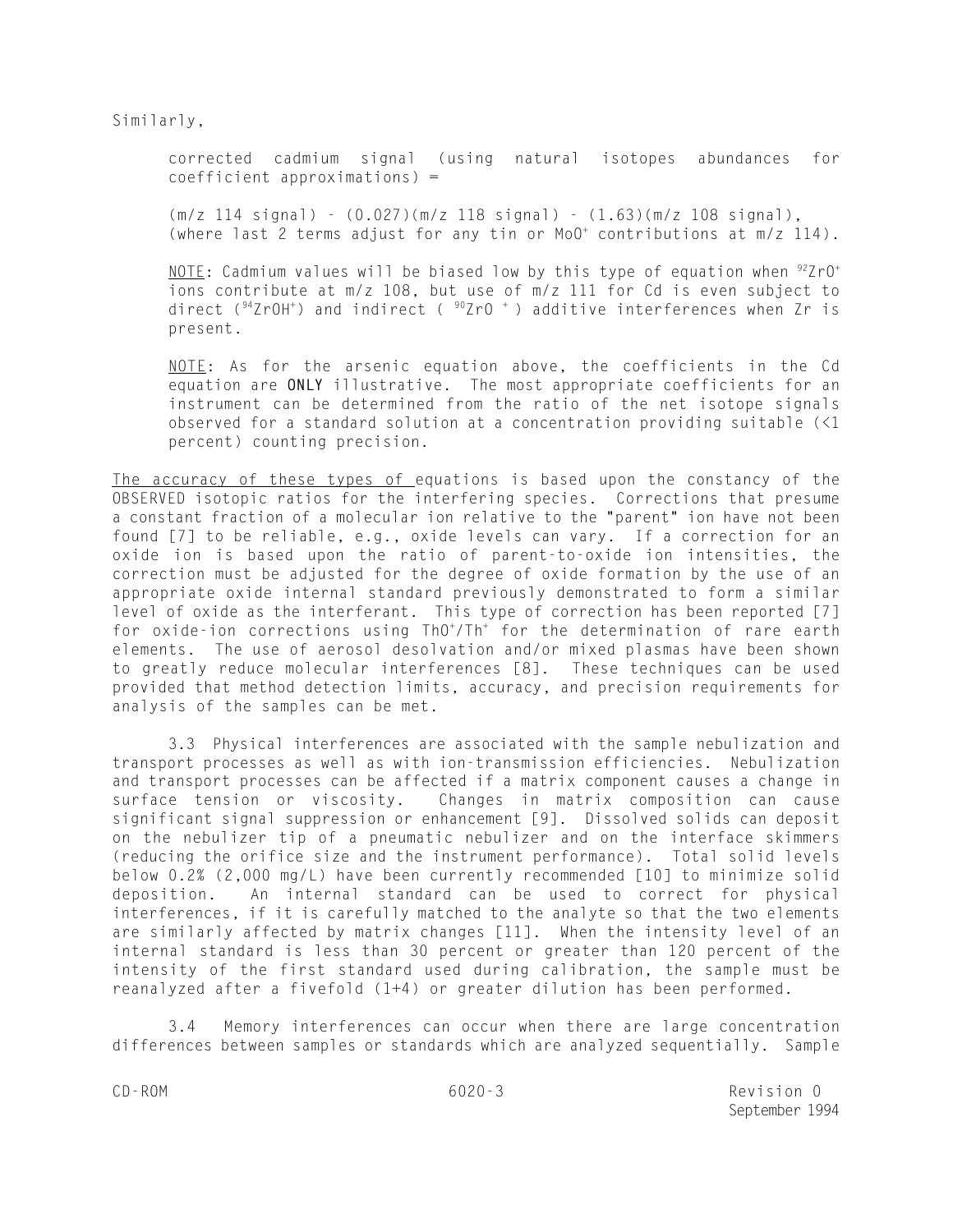deposition on the sampler and skimmer cones, spray chamber design, and the type of nebulizer affect the extent of the memory interferences which are observed. The rinse period between samples must be long enough to eliminate significant memory interference.

4.0 APPARATUS AND MATERIALS

4.1 Inductively coupled plasma-mass spectrometer:

4.1.1 A system capable of providing resolution, better than or equal to amu at 10% peak height is required. The system must have a mass range from at least 6 to 240 amu and a data system that allows corrections for isobaric interferences and the application of the internal standard technique. Use of a mass-flow controller for the nebulizer argon and a peristaltic pump for the sample solution are recommended.

4.1.2 Argon gas supply: high-purity grade (99.99%).

# 5.0 REAGENTS

5.1 Acids used in the preparation of standards and for sample processing must be of high purity. Redistilled acids are recommended because of the high sensitivity of ICP-MS. Nitric acid at less than 2 per cent (v/v) is required for ICP-MS to minimize damage to the interface and to minimize isobaric molecular-ion interferences with the analytes. Many more molecular-ion interferences are observed on the analytes when hydrochloric and sulfuric acids are used [3,4]. Concentrations of antimony and silver between 50-500 µg/L require 1% (v/v) HCl for stability; for concentrations above 500 µg/L Ag, additional HCl will be needed.

5.2 Reagent water: All references to water in the method refer to reagent water unless otherwise specified. Refer to Chapter One for a definition of reagent water.

5.3 Standard stock solutions may be purchased or prepared from ultra-high purity grade chemicals or metals (99.99 or greater purity ). See Method 6010A, Section 5.3, for instructions on preparing standard solutions from solids.

5.3.1 Bismuth internal standard solution, stock, 1 mL = 100 µg Bi: Dissolve 0.1115 g Bi<sub>2</sub>O<sub>3</sub> in a minimum amount of dilute HNO<sub>3</sub>. Add 10 mL conc.  $HNO<sub>3</sub>$  and dilute to 1,000 mL with reagent water.

5.3.2 Holmium internal standard solution, stock, 1 mL = 100 µg Ho: Dissolve 0.1757 g Ho<sub>2</sub>(CO<sub>3</sub>)<sub>2</sub>.5H<sub>2</sub>O in 10 mL reagent water and 10 mL HNO  $_3$ . After dissolution is complete, warm the solution to d egas. Add 10 mL conc. HNO<sub>3</sub> and dilute to 1,000 mL with reagent water.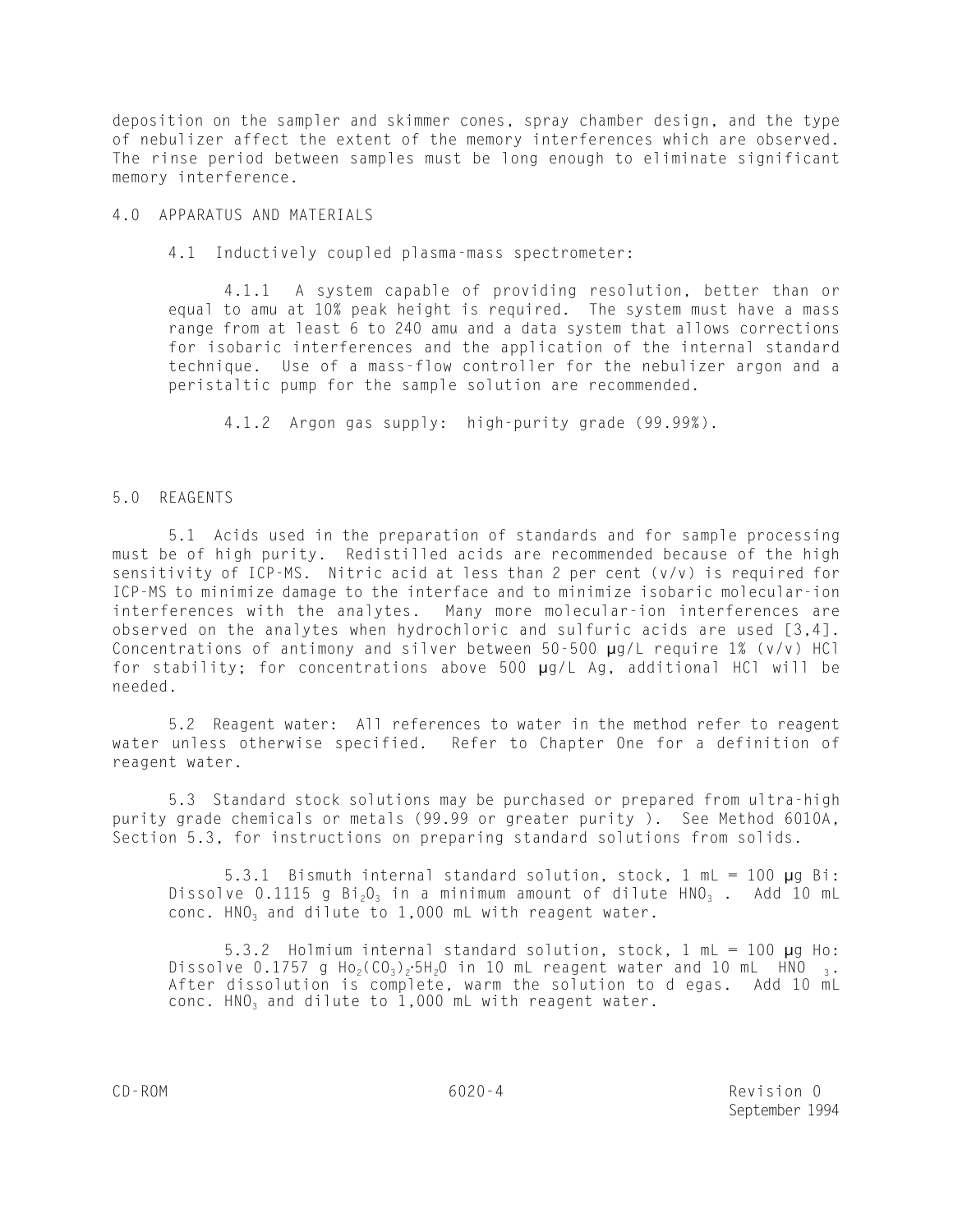5.3.3 Indium internal standard solution, stock, 1 mL = 100 µg In: Dissolve 0.1000 g indium metal in 10 mL conc.  $HNO<sub>3</sub>$ . Dilute to 1,000 mL with reagent water.

5.3.4 Lithium internal standard solution, stock,  $1 \text{ mL} = 100 \text{ µg}$   $6 \text{Li}$ : Dissolve 0.6312 g 95-atom-%  ${}^{6}$ Li, Li<sub>2</sub>CO<sub>3</sub> in 10 mL of reagent water and 10 mL  $HNO<sub>3</sub>$ . After dissolution is complete, warm the solution to degas. Add 10  $\text{mL}$  conc. HNO<sub>3</sub> and dilute to 1,000 mL with reagent water.

5.3.5 Rhodium internal standard solution, stock, 1 mL = 100 µg Rh: Dissolve 0.3593 g ammonium hexachlororhodate (III)  $(NH_4)$ <sub>3</sub>RhCl<sub>6</sub> in 10 mL reagent water. Add 100 mL conc. HCl and dilute to 1,000 mL with reagent water.

5.3.6 Scandium internal standard solution, stock, 1 mL = 100 µg Sc: Dissolve 0.15343 g Sc<sub>2</sub>O<sub>3</sub> in 10 mL (1+1) hot HNO<sub>3</sub>. Add 5 mL conc. HNO<sub>3</sub> and dilute to 1,000 mL with reagent water.

5.3.7 Terbium internal standard solution, stock, 1 mL = 100 µg Tb: Dissolve 0.1828 g Tb<sub>2</sub>(CO<sub>3</sub>)<sub>3</sub> · 5H<sub>2</sub>O in 10 mL (1+1) HNO<sub>3</sub>. After dissolution is complete, warm the solution to degas. Add 5 mL conc.  $HNO<sub>3</sub>$  and dilute to 1,000 mL with reagent water.

5.3.8 Yttrium internal standard solution, stock,  $1 \text{ mL} = 100 \text{ µg}$  Y: Dissolve 0.2316 g  $Y_2(CO_3)_3$  3H<sub>2</sub>O in 10 mL (1+1) HNO<sub>3</sub>. Add 5 mL conc. HNO 3 and dilute to 1,000 mL with reagent water.

5.3.9 Titanium solution, stock, 1 mL = 100 µg Ti: Dissolve 0.4133 g  $(NH_4)$ <sub>2</sub>TiF<sub>6</sub> in reagent water. Add 2 drops conc. HF and dilute to 1,000 mL with reagent water.

5.3.10 Molybdenum solution, stock, 1 mL = 100 µg Mo: Dissolve  $0.2043$  g (NH<sub>4</sub>)<sub>2</sub>MoO<sub>4</sub> in reagent water. Dilute to 1,000 mL with reagent water.

5.4 Mixed calibration standard solutions are prepared by diluting the stock-standard solutions to levels in the linear range for the instrument in a solvent consisting of 1 percent (v/v)  $HNO<sub>3</sub>$  in reagent water. The calibration standard solutions must contain a suitable concentration of an appropriate internal standard for each analyte. Internal standards may be added on-line at the time of analysis using a second channel of the peristaltic pump and an appropriate mixing manifold.) Generally, an internal standard should be no more than 50 amu removed from the analyte. Recommended internal standards include  $^6$ Li,  $^{45}$ Sc,  $^{89}$ Y,  $^{103}$ Rh,  $^{115}$ In,  $^{159}$ Tb,  $^{169}$ Ho, and  $^{209}$  Bi. Prior to preparing the mixed standards, each stock solution must be analyzed separately to determine possible spectral interferences or the presence of impurities. Care must be taken when preparing the mixed standards that the elements are compatible and stable. Transfer the mixed standard solutions to freshly acid-cleaned FEP fluorocarbon bottles for storage. Fresh mixed standards must be prepared as needed with the realization that concentrations can change on aging. Calibration standards must be initially verified using a quality control standard (see Section 5.7) and monitored weekly for stability.

5.5 Blanks: Three types of blanks are required for the analysis. The calibration blank is used in establishing the calibration curve. The preparation blank is used to monitor for possible contamination resulting from

CD-ROM 6020-5 Revision 0 September 1994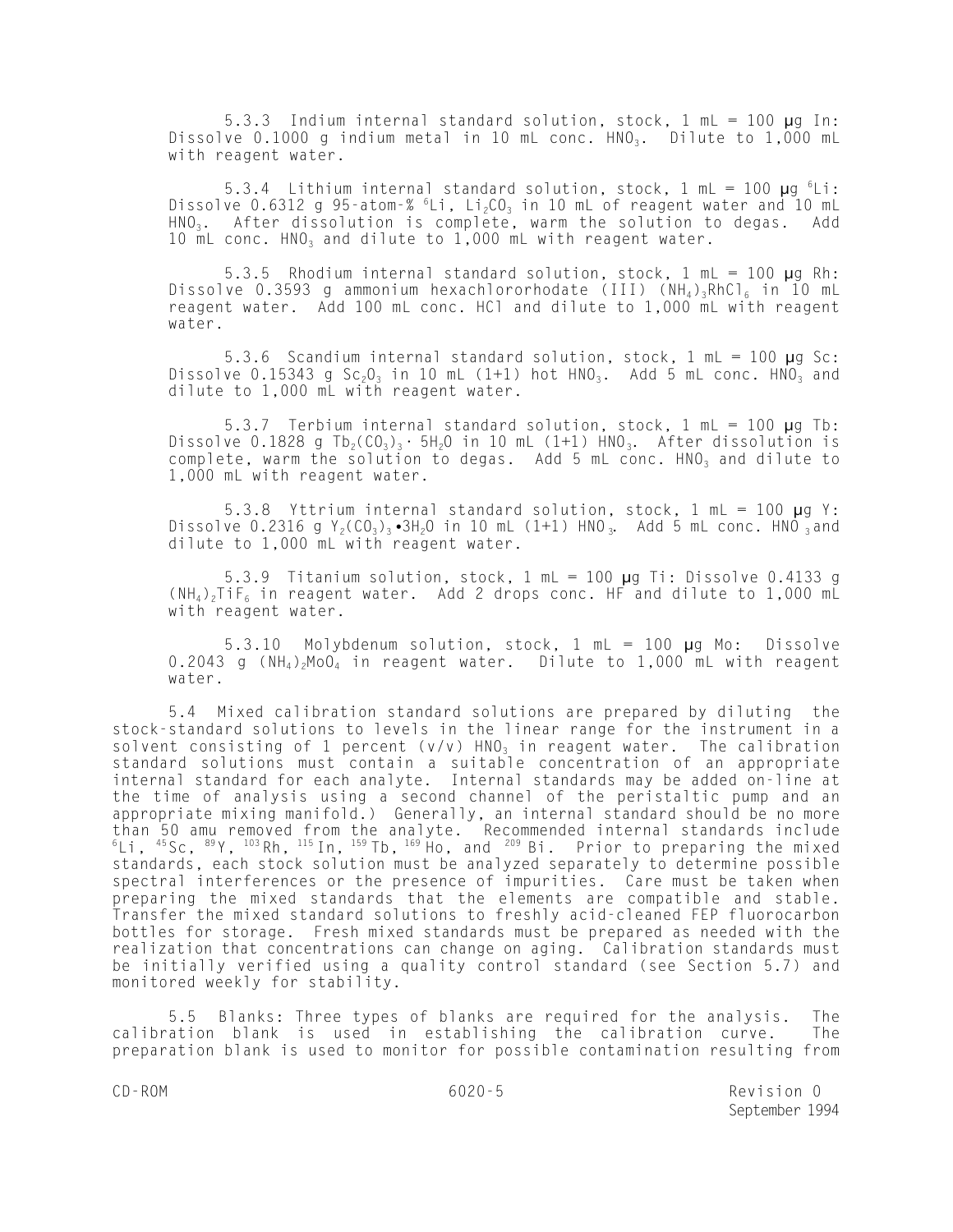the sample preparation procedure. The rinse blank is used to flush the system between all samples and standards.

5.5.1 The calibration blank consists of the same concentration(s) of the same acid(s) used to prepare the final dilution of the calibrating solutions of the analytes [often 1 percent  $HNO<sub>3</sub>$  (v/v) in reagent water] along with the selected concentrations of internal standards such that there is an appropriate internal standard element for each of the analytes. Use of HCl for antimony and silver is cited in Section 5.1

5.5.2 The preparation (or reagent) blank must be carried through the complete preparation procedure and contain the same volumes of reagents as the sample solutions.

5.5.3 The rinse blank consists of 1 to 2 percent  $HNO<sub>3</sub>$  (v/v) in reagent water. Prepare a sufficient quantity to flush the system between standards and samples.

NOTE: The ICS solutions in Table 2 are intended to evaluate corrections for known interferences on only the analytes in Table 1. If Method 6020 is used to determine an element not listed in Table 1, it is the responsibility of the analyst to modify the ICS solutions, or prepare an alternative ICS solution, to allow adequate verification of correction of interferences on the unlisted element (see section 8.4).

5.6 The interference check solution (ICS) is prepared to contain known concentrations of interfering elements that will demonstrate the magnitude of interferences and provide an adequate test of any corrections. Chloride in the ICS provides a means to evaluate software corrections for chloride-related interferences such as  $35C1160$  + on  $51V$  + and  $40Ar35Cl$  + on  $75 As<sup>+</sup>$ . Iron is used to demonstrate adequate resolution of the spectrometer for the determination of manganese. Molybdenum serves to indicate oxide effects on cadmium isotopes. The other components are present to evaluate the ability of the measurement system to correct for various molecular-ion isobaric interferences. The ICS is used to verify that the interference levels are corrected by the data system within quality control limits.

5.6.1 These solutions must be prepared from ultra-pure reagents. They can be obtained commercially or prepared by the following procedure.

5.6.1.1 Mixed ICS solution I may be prepared by adding 13.903 g Al(NO<sub>3</sub>)<sub>3</sub>.9H<sub>2</sub>O, 2.498 g CaCO<sub>3</sub> (dried at 180 C for 1 h before weighing),  $1.000$  g Fe,  $1.658$  g MgO,  $2.305$  g Na $_2$ CO $_3$ , and  $1.767$  g K $_2$ CO $_3$ to  $25$  mL of reagent water. Slowly add  $40$  mL of  $(1+1)$  HNO<sub>3</sub>. After dissolution is complete, warm the solution to degas. Cool and dilute to 1,000 mL with reagent water.

5.6.1.2 Mixed ICS solution II may be prepared by slowly adding 7.444 g 85 % H<sub>3</sub>PO<sub>4</sub>, 6.373 g 96% H<sub>2</sub>SO<sub>4</sub>, 40.024 g 37% HCl, and 10.664 g citric acid  $C_6O_7H_8$  to 100 mL of reagent water. Dilute to 1,000 mL with reagent water.

5.6.1.3 Mixed ICS solution III may be prepared by adding 1.00 mL each of 100-µg/mL arsenic, cadmium, chromium, cobalt, copper, manganese, nickel, silver, and zinc stock solutions to about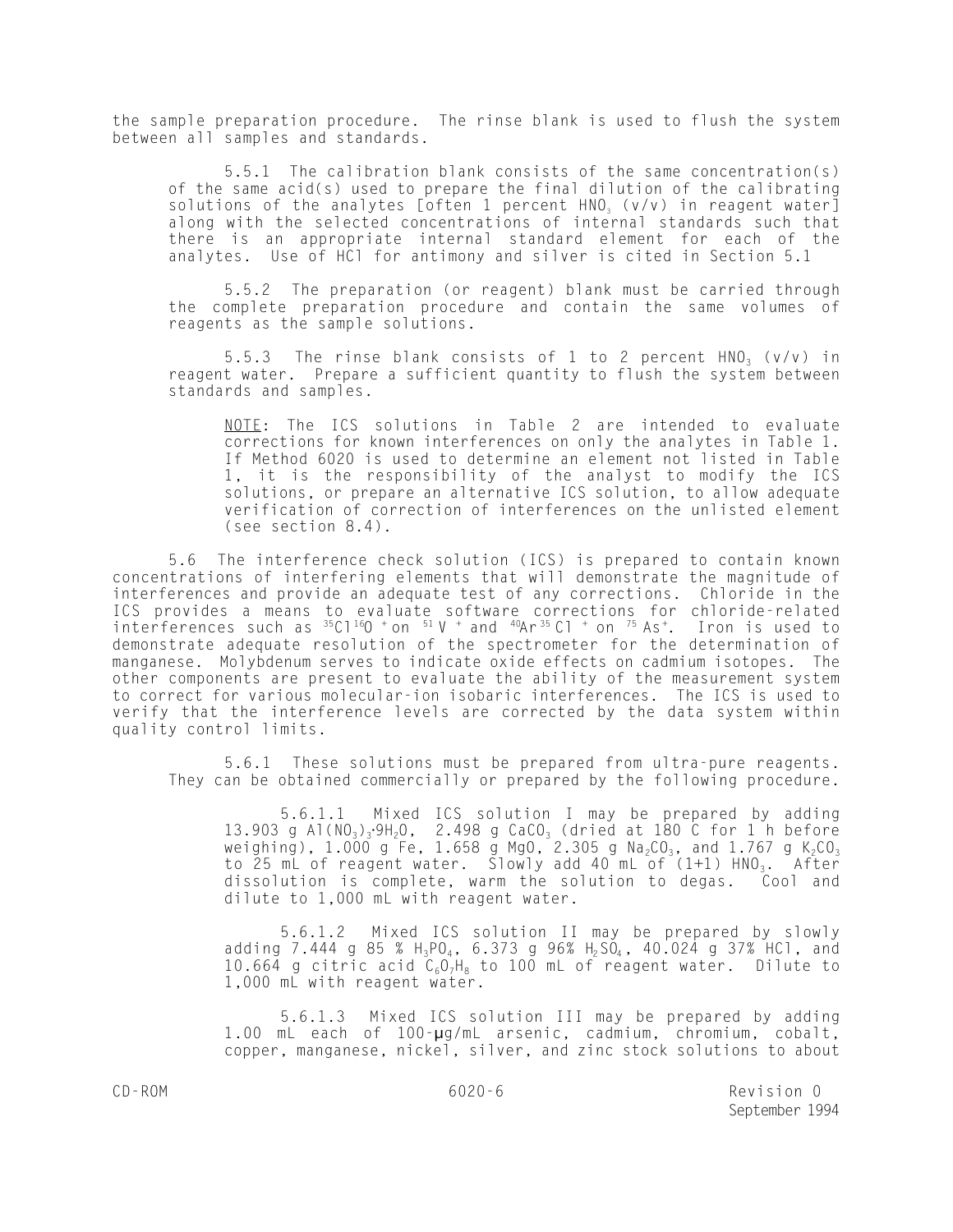50 mL reagent water. Add 2.0 mL concentrated  $HNO<sub>3</sub>$ , and dilute to 100.0 mL with reagent water.

5.6.1.4 Working ICS Solutions

5.6.1.4.1 ICS-A may be prepared by adding 10.0 mL of mixed ICS solution I (5.7.1.1), 2.0 mL each of 100-µg/mL titanium stock solution (5.3.9) and molybdenum stock solution (5.3.10), and 5.0 mL of mixed ICS solution II (5.7.1.2). Dilute to 100 mL with reagent water. ICS solution A must be prepared fresh weekly.

5.6.1.4.2 ICS-AB may be prepared by adding 10.0 mL of mixed ICS solution I (5.7.1.1), 2.0 mL each of 100-µg/mL titanium stock solution (5.3.9) and molybdenum stock solution (5.3.10), 5.0 mL of mixed ICS solution II (5.7.1.2), and 2.0 mL of Mixed ICS solution III (5.7.1.3). Dilute to 100 mL with reagent water. Although the ICS solution AB must be prepared fresh weekly, the analyst should be aware that the solution may precipitate silver more quickly.

5.7 The quality control standard is the initial calibration verification solution (ICV), which must be prepared in the same acid matrix as the calibration standards. This solution must be an independent standard near the midpoint of the linear range at a concentration other than that used for instrument calibration. An independent standard is defined as a standard composed of the analytes from a source different from those used in the standards for instrument calibration.

5.8 Mass spectrometer tuning solution. A solution containing elements representing all of the mass regions of interest (for example, 10 µg/L of Li, Co, In, and Tl) must be prepared to verify that the resolution and mass calibration of the instrument are within the required specifications (see Section 7.5). This solution is also used to verify that the instrument has reached thermal stability (See Section 7.4).

6.0 SAMPLE COLLECTION, PRESERVATION, AND HANDLING

6.1 Sample collection procedures should address the considerations described in Chapter Nine of this Manual.

6.2 See the introductory material in Chapter Three, Inorganic Analytes, Sections 3.1.3 for information on sample handling and preservation. Only polyethylene or fluorocarbon (TFE or PFA) containers are recommended for use in Method 6020.

7.0 PROCEDURE

7.1 Solubilization and digestion procedures are presented in the Sample Preparation Methods (e.g., Methods 3005 - 3051).

7.2 Initiate appropriate operating configuration of the instruments computer according to the instrument manufacturer's instructions.

7.3 Set up the instrument with the proper operating parameters according to the instrument manufacturer's instructions.

CD-ROM 6020-7 Revision 0 September 1994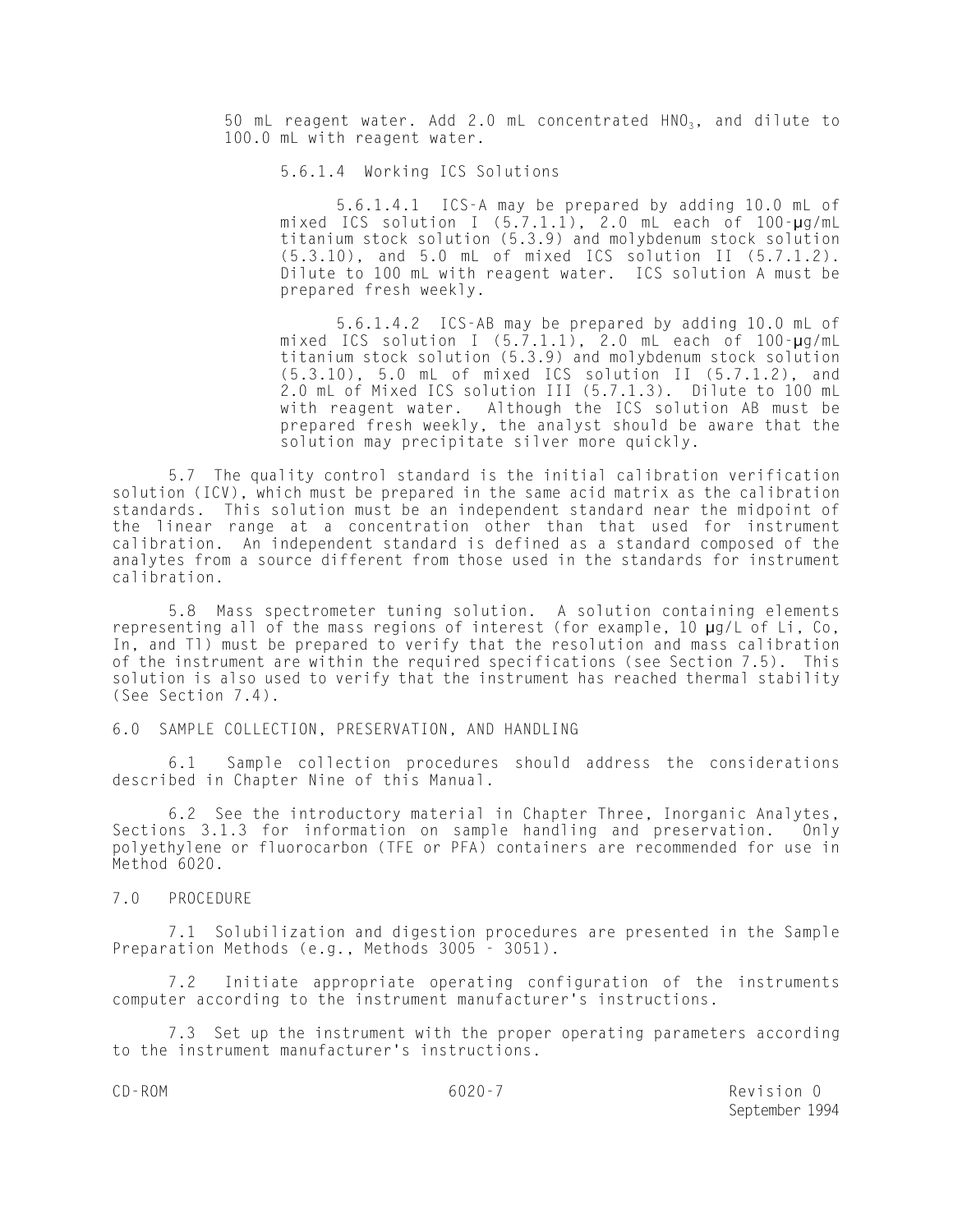7.4 Operating conditions: The analyst should follow the instructions provided by the instrument manufacturer. Allow at least 30 minutes for the instrument to equilibrate before analyzing any samples. This must be verified by analyzing a tuning solution (Section 5.8) at least four times with relative standard deviations of  $\leq$  5% for the analytes contained in the tuning solution.

> NOTE: Precautions must be taken to protect the channel electron multiplier from high ion currents. The channel electron multiplier suffers from fatigue after being exposed to high ion currents. This fatigue can last from several seconds to hours depending on the extent of exposure. During this time period, response factors are constantly changing, which invalidates the calibration curve, causes instability, and invalidates sample analyses.

7.5 Conduct mass calibration and resolution checks in the mass regions of interest. The mass calibration and resolution parameters are required criteria which must be met prior to any samples being analyzed. If the mass calibration differs more than 0.1 amu from the true value, then the mass calibration must be adjusted to the correct value. The resolution must also be verified to be less than 0.9 amu full width at 10 percent peak height.

7.6 Calibrate the instrument for the analytes of interest (recommended isotopes for the analytes in Table 1 are provided in Table 3), using the calibration blank and at least a single initial calibration standard according to the instrument manufacturer's procedure. Flush the system with the rinse blank (5.5.3) between each standard solution. Use the average of at leastthree integrations for both calibration and sample analyses.

7.7 All masses which could affect data quality should be monitored to determine potential effects from matrix components on the analyte peaks. The recommended isotopes to be monitored are liste in Table 3.

7.8 Immediately after the calibration has been established, the calibration must be verified and documented for every analyte by the analysis of the calibration verification solution (Section 5.7). When measurements exceed ± 10% of the accepted value, the analyses must be terminated, the problem corrected, the instrument recalibrated, and the new calibration verified. Any samples analyzed under an out-of-control calibration must be reanalyzed. During the course of an analytical run, the instrument may be "resloped" or recalibrated to correct for instrument drift. A recalibration must then be followed immediately by a new analysis of a CCV and CCB before any further samples may be analyzed.

7.9 Flush the system with the rinse blank solution (5.5.3) until the signal levels return to the method's levels of quantitation (usually about 30 seconds) before the analysis of each sample (see Section 7.7). Nebulize each seconds) before the analysis of each sample (see Section 7.7). sample until a steady-state signal is achieved (usually about 30 seconds) prior to collecting data. Analyze the calibration verification solution (Section 5.6) and the calibration blank (Section 5.5.1) at a frequency of at least once every 10 analytical samples. Flow-injection systems may be used as long as they can meet the performance criteria of this method.

7.10 Dilute and reanalyze samples that are more concentrated than the linear range for an analyte (or species needed for a correction) or measure an alternate less-abundant isotope. The linearity at the alternate mass must be confirmed by appropriate calibration (see Sec. 7.6 and 7.8).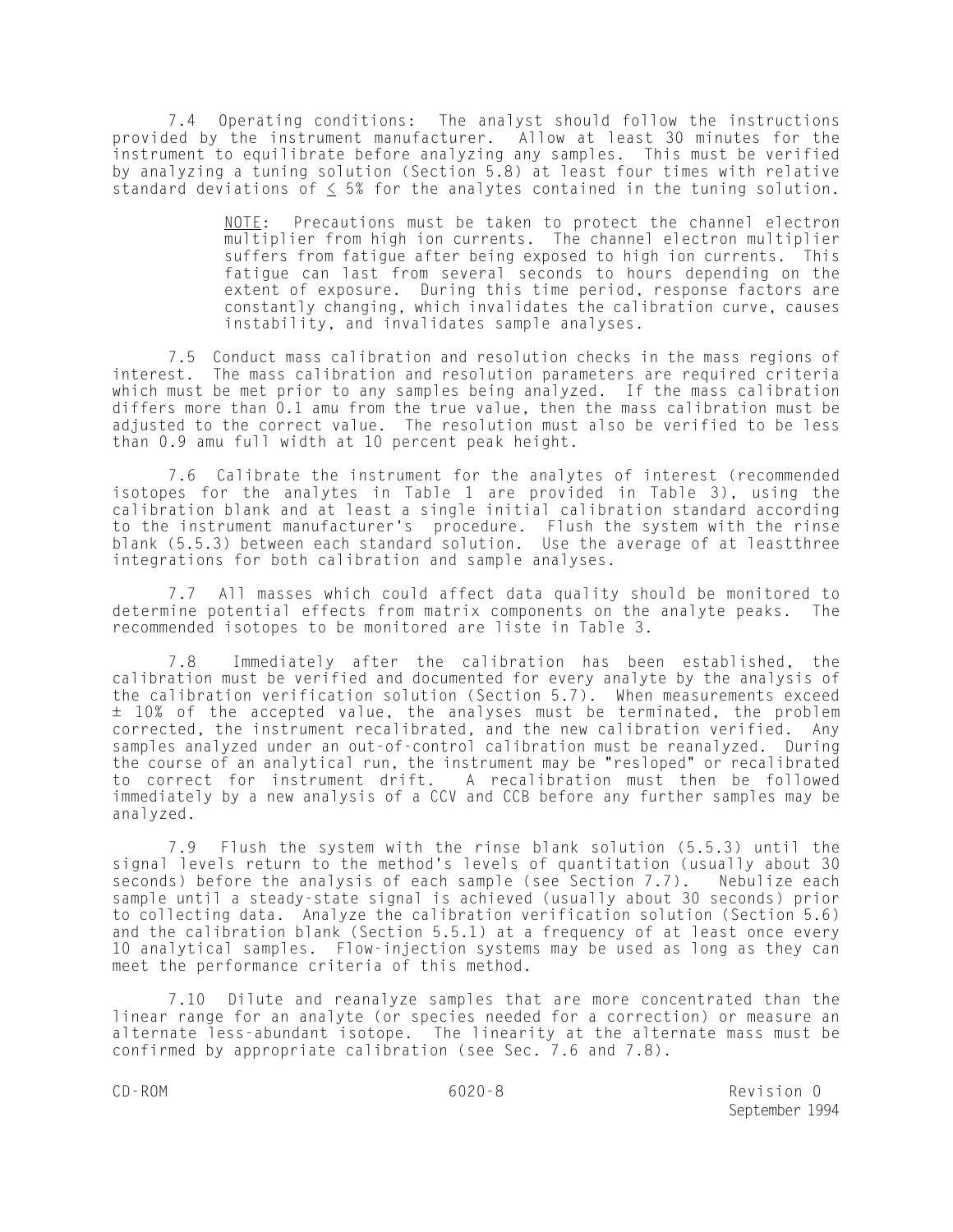7.11 Calculations: The quantitative values shall be reported in appropriate units, such as micrograms per liter ( $\mu$ g/L) for aqueous samples and milligrams per kilogram (mg/kg) for solid samples. If dilutions were performed, the appropriate corrections must be applied to the sample values.

7.11.1 If appropriate, or required, calculate results for solids on a dry-weight basis as follows:

- (1) A separate determination of percent solids must be performed.
- (2) The concentrations determined in the digest are to be reported on the basis of the dry weight of the sample.

Concentration (dry weight)(mg/kg) =  $\frac{C x V}{W x S}$ 

Where,

- $C = Diqest Concentration (mq/L)$ V = Final volume in liters after sample preparation W = Weight in kg of wet sample
- $S = \frac{\% \text{ Solids}}{100}$ 100

Calculations should include appropriate interference corrections (see Section 3.2 for examples), internal-standard normalization, and the summation of signals at 206, 207, and 208 m/z for lead (to compensate for any differences in the abundances of these isotopes between samples and standards).

8.0 QUALITY CONTROL

8.1 All quality control data should be maintained and be available for easy reference or inspection.

8.2 Instrument Detection Limits (IDLs) in µg/L can be estimated by calculating the average of the standard deviations of the three runs on three non-consecutive days from the analysis of a reagent blank solution with seven consecutive measurements per day. Each measurement must be performed as though it were a separate analytical sample (i.e., each measurement must be followed by a rinse and/or any other procedure normally performed between the analysis of separate samples). IDLs must be determined at least every three months and kept with the instrument log book. Refer to Chapter One for additional guidance.

8.3 The intensities of all internal standards must be monitored for every analysis. When the intensity of any internal standard fails to fall between 30 and 120 percent of the intensity of that internal standard in the initial calibration standard, the following procedure is followed. The sample must be diluted fivefold (1+4) and reanalyzed with the addition of appropriate amounts of internal standards. This procedure must be repeated until the internalstandard intensities fall within the prescribed window. The intensity levels of the internal standards for the calibration blank (Section 5.5.1) and instrument check standard (Section 5.6) must agree within  $\pm$  20 percent of the intensity level of the internal standard of the original calibration solution. If they do not agree, terminate the analysis, correct the problem, recalibrate, verify the new calibration, and reanalyze the affected samples.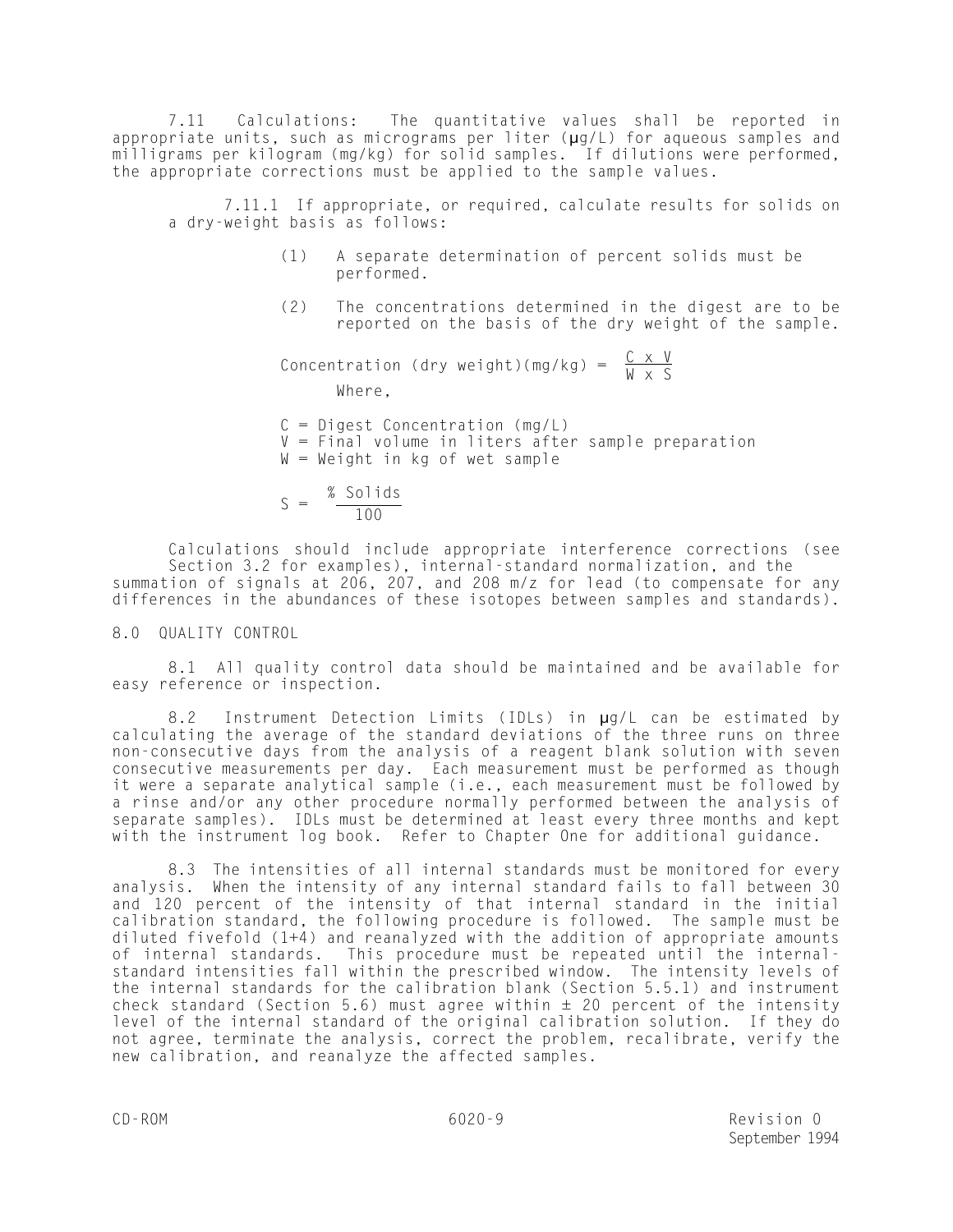8.4 To obtain analyte data of known quality, it is necessary to measure more than the analytes of interest in order to apply corrections or to determine whether interference corrections are necessary. If the concentrations of interference sources (such as C, Cl, Mo, Zr, W) are such that, at the correction factor, the analyte is less than the limit of quantification and the concentration of interferents are insignificant, then the data may go uncorrected. Note that monitoring the interference sources does not necessarily require monitoring the interferant itself, but that a molecular species may be monitored to indicate the presence of the interferent. When correcttion equations are used, all QC criteria must also be met. Extensive QC for interference corrections are required at all times. The monitored masses must include those elements whose hydrogen, oxygen, hydroxyl, chlorine, nitrogen, carbon and sulfur molecular ions could impact the analytes of interest. Unsuspected interferences may be detected by adding pure major matrix components to a sample to observe any impact on the analyte signals. When an interference source is present, the sample elements impacted must be flagged to indicate (a) the percentage interference correction applied to the data or (b) an uncorrected interference by virtue of the elemental equation used for quantitation. The isotope proportions for an element or molecular-ion cluster provide information useful for quality assurance.

 $NOTE:$  Only isobaric elemental, molecular, and doubly charged interference corrections which use the observed isotopic-response ratios or parent-tooxide ratios (provided an oxide internal standard is used as described in Section 3.2) for each instrument system are acceptable corrections for use in Method 6020.

8.5 Dilution Test: If the analyte concentration is within the linear dynamic range of the instrument and sufficiently high (minimally, a factor of at least 100 times greater than the concentration in the reagent blank, refer to Section 5.5.2), an analysis of a fivefold  $(1+4)$  dilution must agree within  $\pm$  10% of the original determination. If not, an interference effect must be suspected. One dilution test must be included for each twenty samples (or less) of each matrix in a batch.

8.6 Post-Digestion Spike Addition: An analyte spike added to a portion of a prepared sample, or its dilution, should be recovered to within 75 to 125 percent of the known value or within the laboratory derived acceptance criteria. The spike addition should be based on the indigenous concentration of each element of interest in the sample. If the spike is not recovered within the specified limits, the sample must be diluted and reanalyzed to compensate for the matrix effect. Results must agree to within 10% of the original determination. The use of a standard-addition analysis procedure may also be used to compensate for this effect (Refer to Method 7000).

8.7 A Laboratory Control Sample (LCS) should be analyzed for each analyte using the same sample preparations, analytical methods and QA/QC procedures employed for the test samples. One LCS should be prepared and analyzed for each sample batch at a frequency of one LCS for each 20 samples or less.

8.8 Check the instrument calibration by analyzing appropriate quality control solutions as follows:

8.8.1 Check instrument calibration using a calibration blank (Section 5.5.1) and the initial calibration verification solution (Sections 5.7 and 7.9).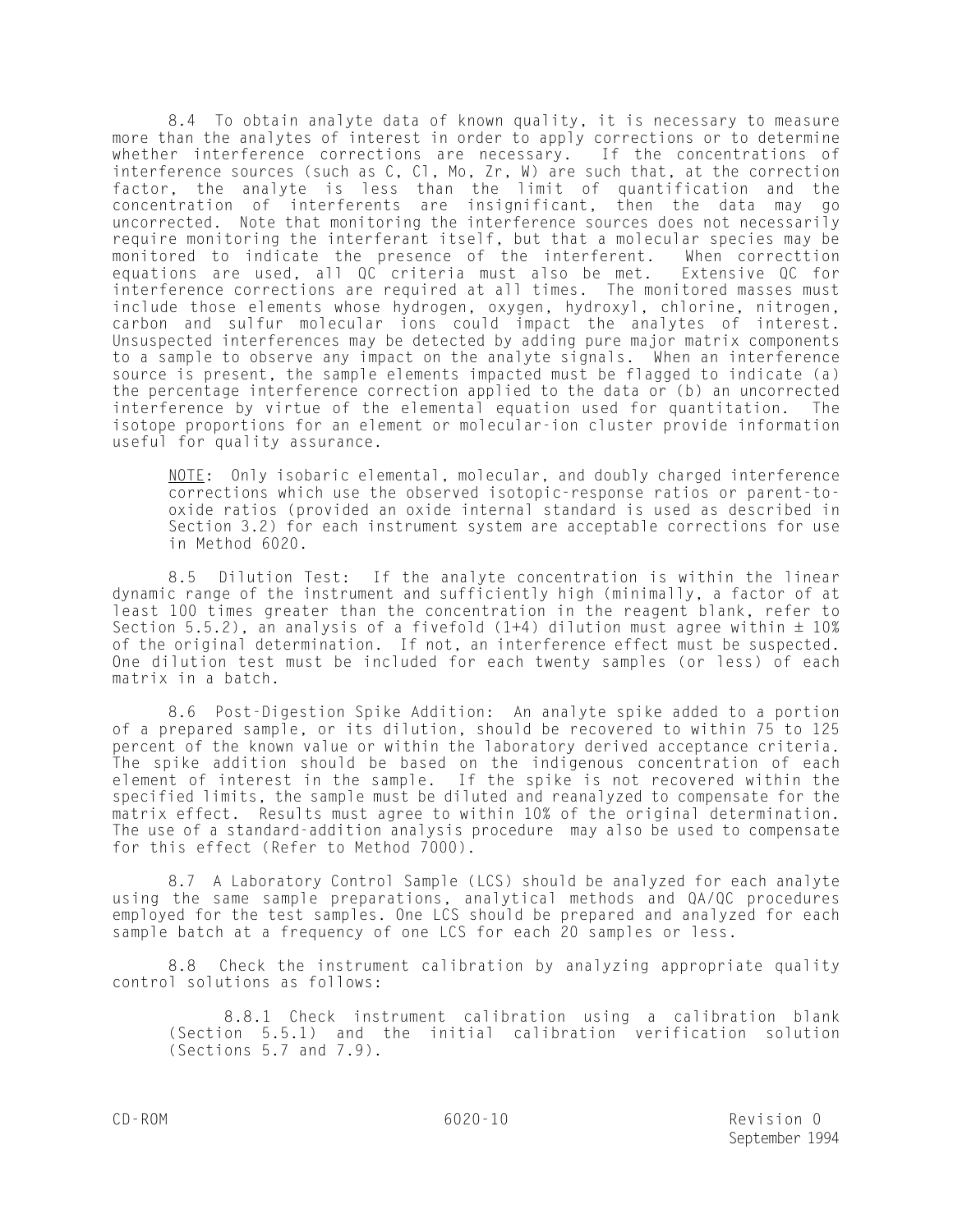8.8.2 Verify calibration at a frequency of every 10 analytical samples with the instrument check standard (Section 5.6) and the calibration blank (Section 5.5.1). These solutions must also be analyzed for each analyte at the beginning of the analysis and after the last sample.

8.8.3 The results of the initial calibration verification solution and the instrument check standard must agree within  $\pm$  10% of the expected value. If not, terminate the analysis, correct the problem, and recalibrate the instrument. Any sample analyzed under an out-of-control calibration must be reanalyzed .

8.8.4 The results of the calibration blank must be less than 3 times the current IDL for each element. If this is not the case, the reason for the out-of-control condition must be found and corrected, and affected samples must be reanalyzed. If the laboratory consistently has concentrations greater than 3 times the IDL, the IDL may be indicative of an estimated IDL and should be re-evaluated.

8.9 Verify the magnitude of elemental and molecular-ion isobaric interferences and the adequacy of any corrections at the beginning of an analytical run or once every 12 hours, whichever is more frequent. Do this by analyzing the interference check solutions A and AB. The analyst should be aware that precipitation from solution AB may occur with some elements, specifically silver. Refer to Section 3.0 for a discussion on intereferences and potential solutions to those intereferences if additional guidance is needed.

8.10 Analyze one duplicate sample for every matrix in a batch at a frequency of one matrix duplicate for every 20 samples.

8.10.1 The relative percent difference (RPD) between duplicate determinations must be calculated as follows:

$$
RPD = \frac{|D_1 - D_2|}{(D_1 + D_2)/2} \times 100
$$

where:

RPD = relative percent difference.  $D_1$  = first sample value.  $D_2$  = second sample value (duplicate)

A control limit of 20% RPD should not be exceeded for analyte values greater than 100 times the instrumental detection limit. If this limit is exceeded, the reason for the out-of-control situation must be found and corrected, and any samples analyzed during the out-of-control condition must be reanalyzed.

# 9.0 METHOD PERFORMANCE

9.1 In an EPA multi-laboratory study, 10 laboratories applied the ICP-MS technique to both aqueous and solid samples. TABLE  $\dot{4}$  summarizes the method performance data for aqueous samples. Performance data for solid samples is provided in TABLE 5.

10.0 REFERENCES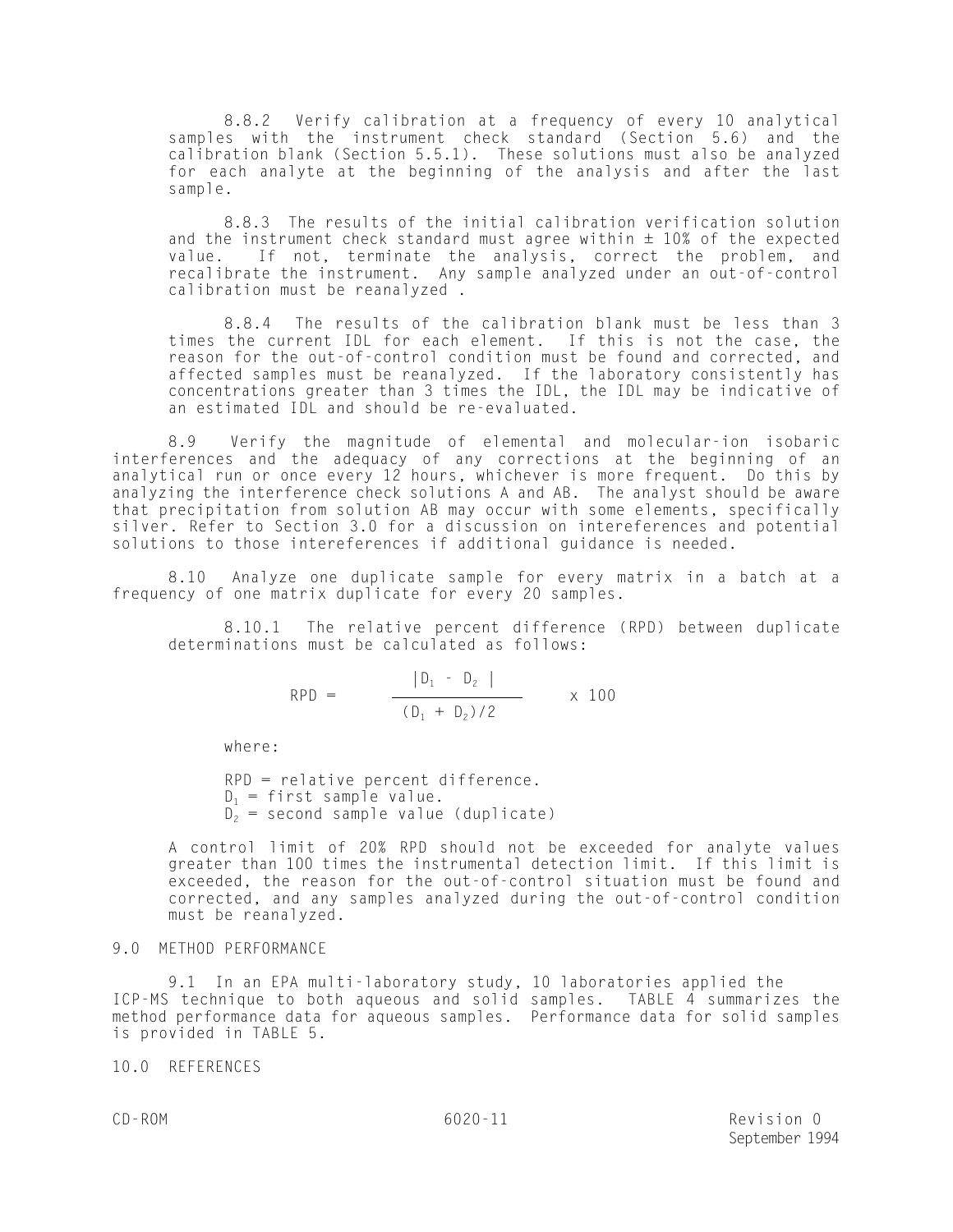- 1. Horlick, G., et al., Spectrochim. Acta 40B, 1555 (1985).
- 2. Gray, A.L., Spectrochim. Acta 40B, 1525 (1985); 41B, 151 (1986).
- 3. Tan, S.H., and Horlick, G., Appl. Spectrosc. 40, 445 (1986).
- 4. Vaughan, M.A., and Horlick, G., Appl. Spectrosc. 40, 434 (1986).

5. Holden, N.E., "Table of the Isotopes," in Lide, D.R., Ed., CRC Handbook of Chemistry and Physics, 74th Ed., CRC Press, Boca Raton, FL, 1993.

6. Hinners, T.A., Heithmar, E., Rissmann, E., and Smith, D., Winter Conference on Plasma Spectrochemistry, Abstract THP18; p. 237, San Diego, CA (1994).

- 7. Lichte, F.E., et al., Anal. Chem. 59, 1150 (1987).
- 8. Evans E.H., and Ebdon, L., J. Anal. At. Spectrom. 4, 299 (1989).
- 9. Beauchemin, D., et al., Spectrochim. Acta 42B, 467 (1987).
- 10. Houk, R.S., Anal. Chem. 58, 97A (1986).
- 11. Thompson, J.J., and Houk, R.S., Appl. Spectrosc. 41, 801 (1987).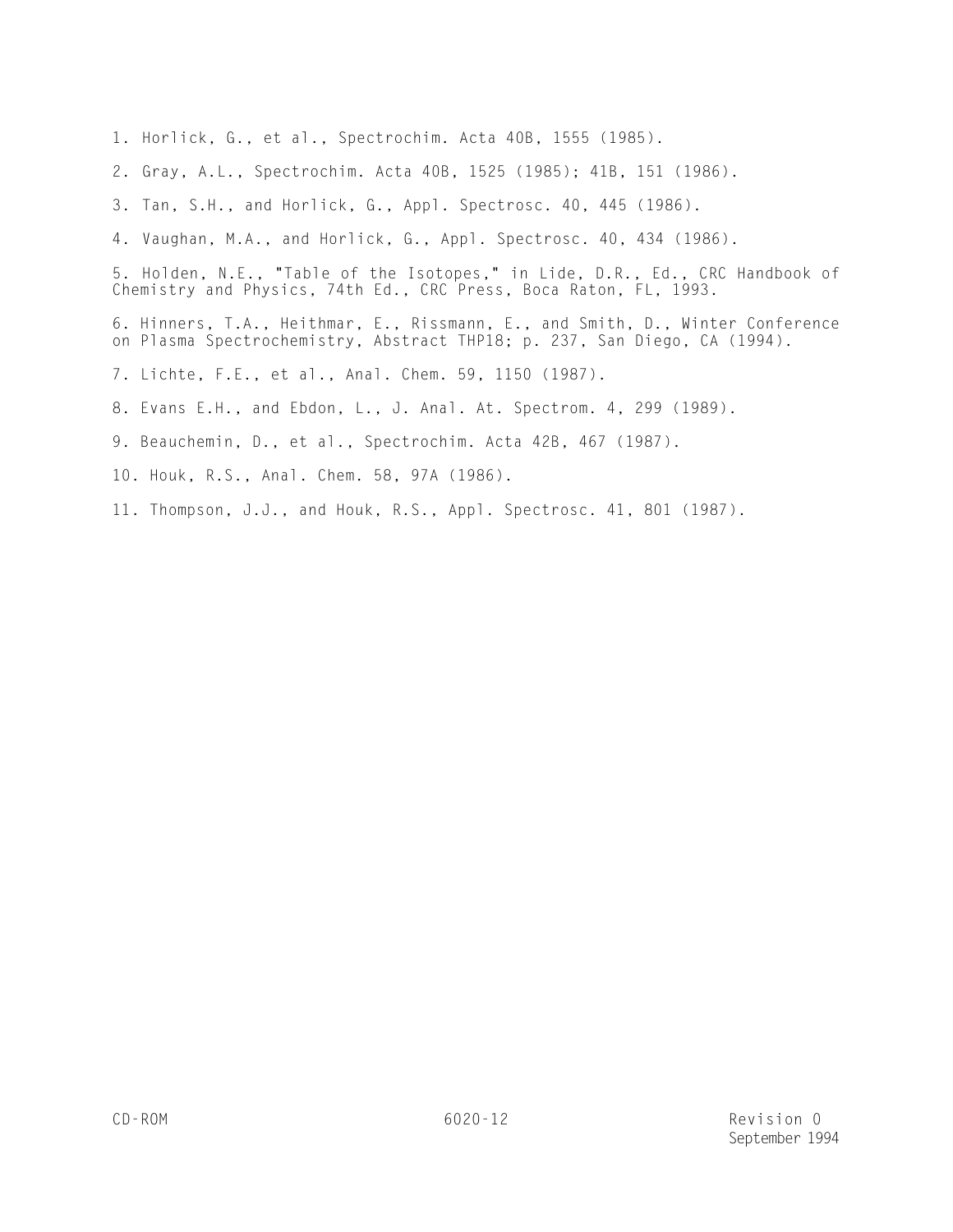|  |  | TABLE 1. ELEMENTS APPROVED FOR ICP-MS DETERMINATION |
|--|--|-----------------------------------------------------|
|  |  |                                                     |

| Element                                                                                                                                                        | $CAS^*$ #                                                                                                                                                                                                                                                                                 |
|----------------------------------------------------------------------------------------------------------------------------------------------------------------|-------------------------------------------------------------------------------------------------------------------------------------------------------------------------------------------------------------------------------------------------------------------------------------------|
| Aluminum<br>Antimony<br>Arsenic<br>Barium<br>Beryllium<br>Cadmium<br>Chromium<br>Cobalt<br>Copper<br>Lead<br>Manganese<br>Nickel<br>Silver<br>Thallium<br>Zinc | $7429 - 90 - 5$<br>$7440 - 36 - 0$<br>$7440 - 38 - 2$<br>$7440 - 39 - 3$<br>$7440 - 41 - 7$<br>$7440 - 43 - 9$<br>$7440 - 47 - 3$<br>$7440 - 48 - 4$<br>$7440 - 50 - 8$<br>$7439 - 92 - 1$<br>$7439 - 96 - 5$<br>$7440 - 02 - 0$<br>$7440 - 22 - 4$<br>$7440 - 28 - 0$<br>$7440 - 66 - 6$ |

 $\overline{a}$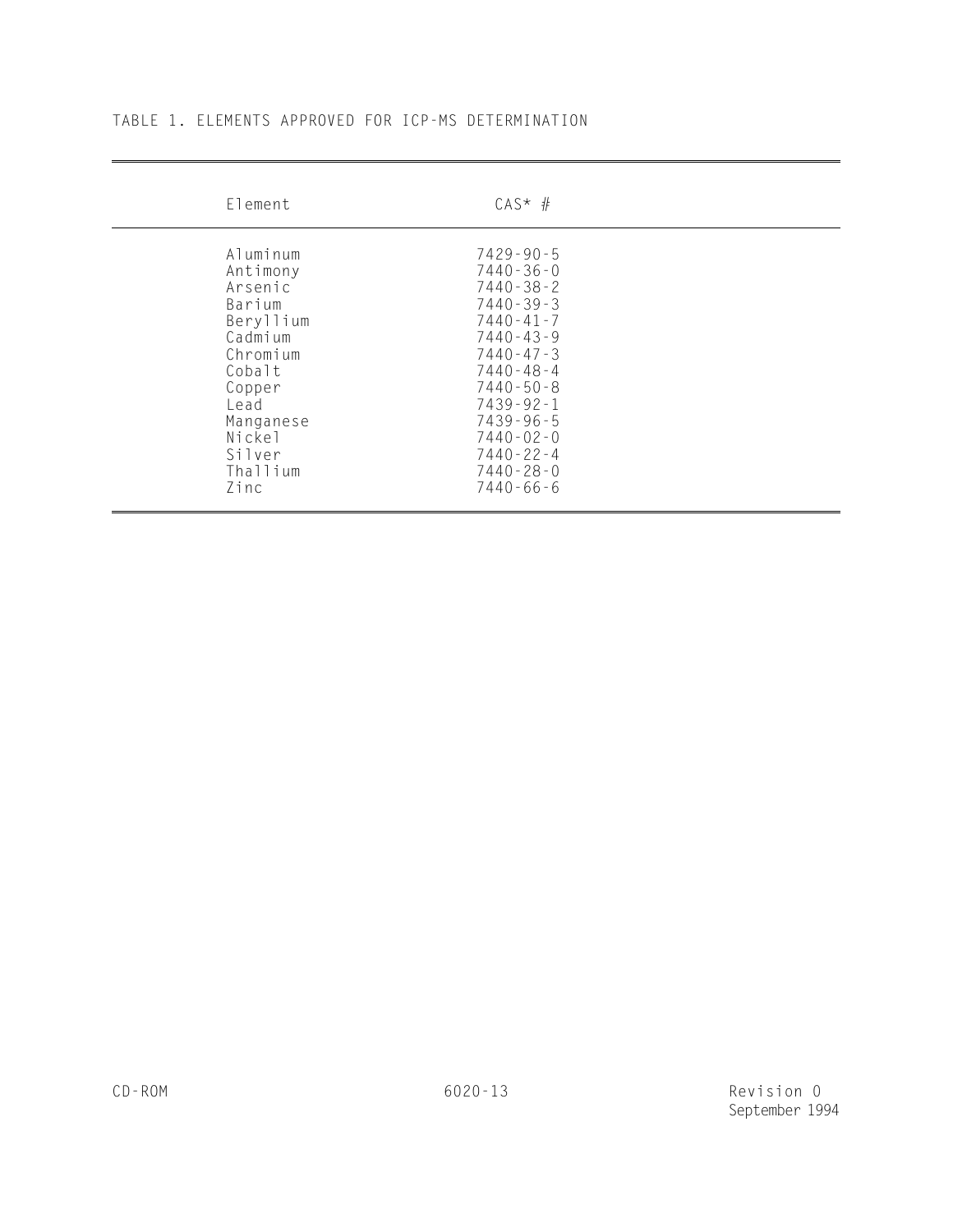| A1<br>100.0<br>100.0<br>Ca<br>100.0<br>100.0<br>100.0<br>100.0<br>Fe<br>100.0<br>100.0<br>Мg<br>100.0<br>100.0<br>Na<br>$\mathsf P$<br>100.0<br>100.0<br>$K_S$<br>100.0<br>100.0<br>100.0<br>100.0<br>200.0<br>200.0<br>C <sub>1</sub><br>1000.0<br>1000.0<br>Mo<br>2.0<br>2.0<br>2.0<br>2.0<br>Τi<br>$0.0$<br>0.0200<br>As<br>Cd<br>$0.0$<br>0.0200<br>Cr<br>$0.0$<br>0.0200<br>Co<br>0.0<br>0.0200<br>$0.0$<br>0.0200<br>Cu<br>Mn<br>$0.0$<br>0.0200<br>Νi<br>$0.0$<br>0.0200 | Solution<br>component | Solution A<br>Concentration(mg/L) | Solution AB<br>Concentration (mg/L) |
|---------------------------------------------------------------------------------------------------------------------------------------------------------------------------------------------------------------------------------------------------------------------------------------------------------------------------------------------------------------------------------------------------------------------------------------------------------------------------------|-----------------------|-----------------------------------|-------------------------------------|
| $0.0$<br>0.0200<br>Zn                                                                                                                                                                                                                                                                                                                                                                                                                                                           | Ag                    | $0.0$                             | 0.0200                              |

# TABLE 2. RECOMMENDED INTERFERENCE CHECK SAMPLE COMPONENTS AND CONCENTRATIONS

 $\overline{a}$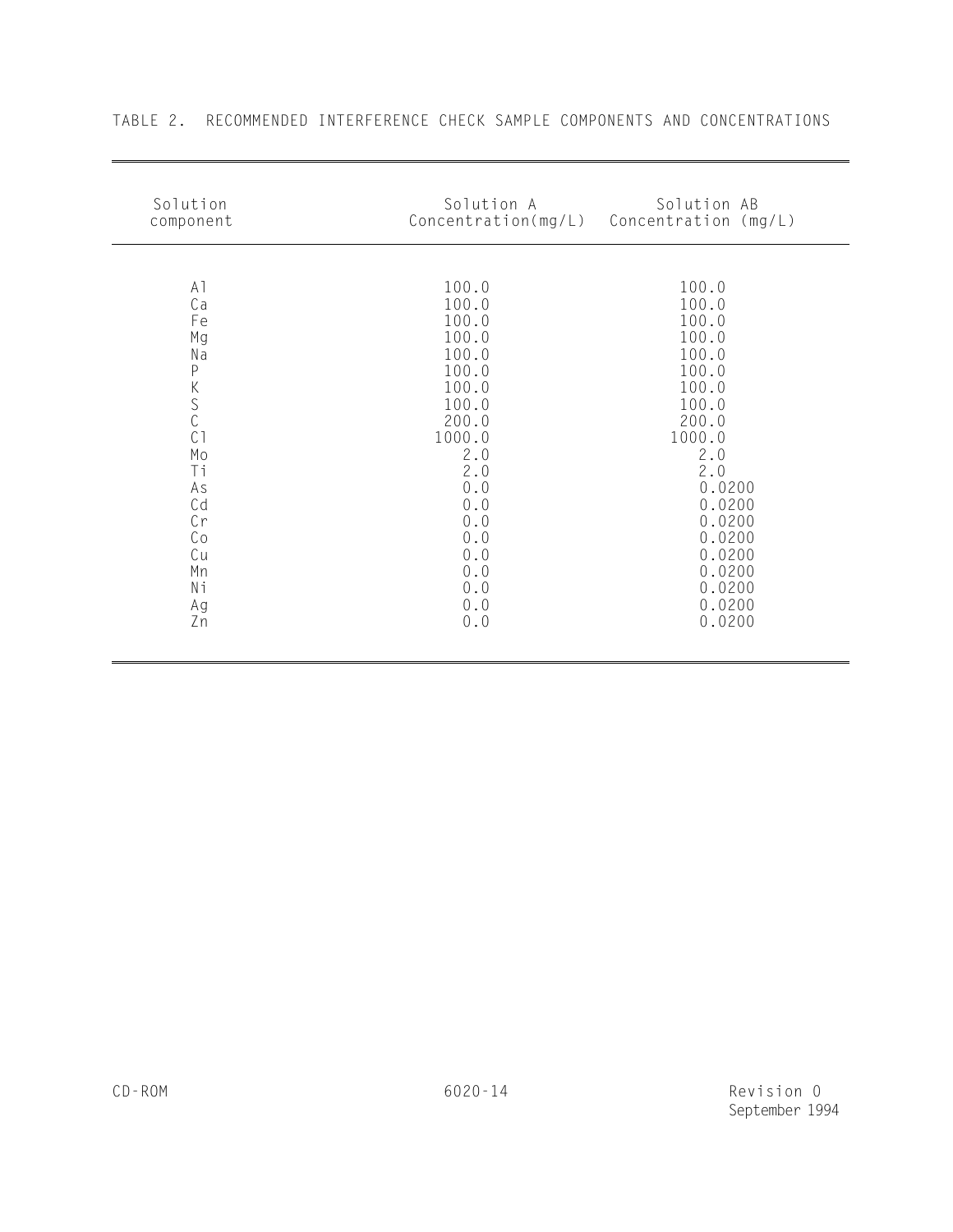| ria s s                                              | LIEMENT OF INTELEST                                 |
|------------------------------------------------------|-----------------------------------------------------|
| $\frac{27}{121}$ , 123                               | Aluminum<br>Antimony                                |
| 75                                                   | Arsenic                                             |
| 138, 137, 136, 135, 134                              | Barium                                              |
| 9                                                    | Beryllium                                           |
| 209                                                  | Bismuth (IS)                                        |
| $114$ , 112, $111$ , 110, 113, 116, 106              | Cadmium                                             |
| 42, 43, 44, 46, 48                                   | Calcium (I)                                         |
| 35, 37, $(77, 82)^{d}$                               | Chlorine (I)                                        |
| $\frac{52}{59}$<br>$\frac{53}{50}$ , 54              | Chromium                                            |
|                                                      | Cobalt                                              |
| 63,<br>65                                            | Copper                                              |
| $\overline{165}$                                     | Holmium (IS)                                        |
| 115, 113                                             | Indium (IS)                                         |
| $\frac{56}{12}$<br><u>54</u> , <u>57</u> , 58<br>139 | $\lceil$ ron $($ $\lceil$ $\rceil$<br>Lanthanum (I) |
|                                                      | Lead                                                |
| $\frac{208}{6^b}$ , 207, 206, 204                    | Lithium (IS)                                        |
| 24, 25, 26                                           | Magnesium $(I)$                                     |
| 55                                                   | Manganese                                           |
| 98,<br>96, 92, <u>97</u> , 94, (108) <sup>a</sup>    | Molybdenum (I)                                      |
| 58,<br>$60$ , $62$ , $61$ ,<br>-64                   | Nickel                                              |
| <u>39</u>                                            | Potassium (I)                                       |
| 103                                                  | Rhodium (IS)                                        |
| 45                                                   | Scandium (IS)                                       |
| $107$ ,<br><u> 109</u>                               | Silver                                              |
| 23                                                   | Sodium (I)                                          |
| 159                                                  | Terbium (IS)                                        |
| 205,<br>203                                          | Thallium                                            |
| 120,<br><u> 118</u>                                  | $T$ in (I)                                          |
| 89<br>64, 66, 68, 67, 70                             | Yttrium (IS)<br>Zinc                                |
|                                                      |                                                     |

 $\overline{a}$ 

Mass Element of interest

NOTE: Method 6020 is recommended for only those analytes listed in Table 1. Other elements are included in this table because they are potential interferents (labeled I) in the determination of recommended analytes, or because they are commonly used internal standards (labeled IS). Isotopes are listed in descending order of natural abundance. The most generally useful isotopes are underlined and in boldface, although certain matrices may require the use of alternative isotopes. <sup>a</sup> These masses are also useful for interference correction (Section 3.2).  $\frac{b}{b}$  Internal standard must be enriched in the  $\frac{c}{b}$  Li isotope. This minimizes interference from indigenous lithium. J.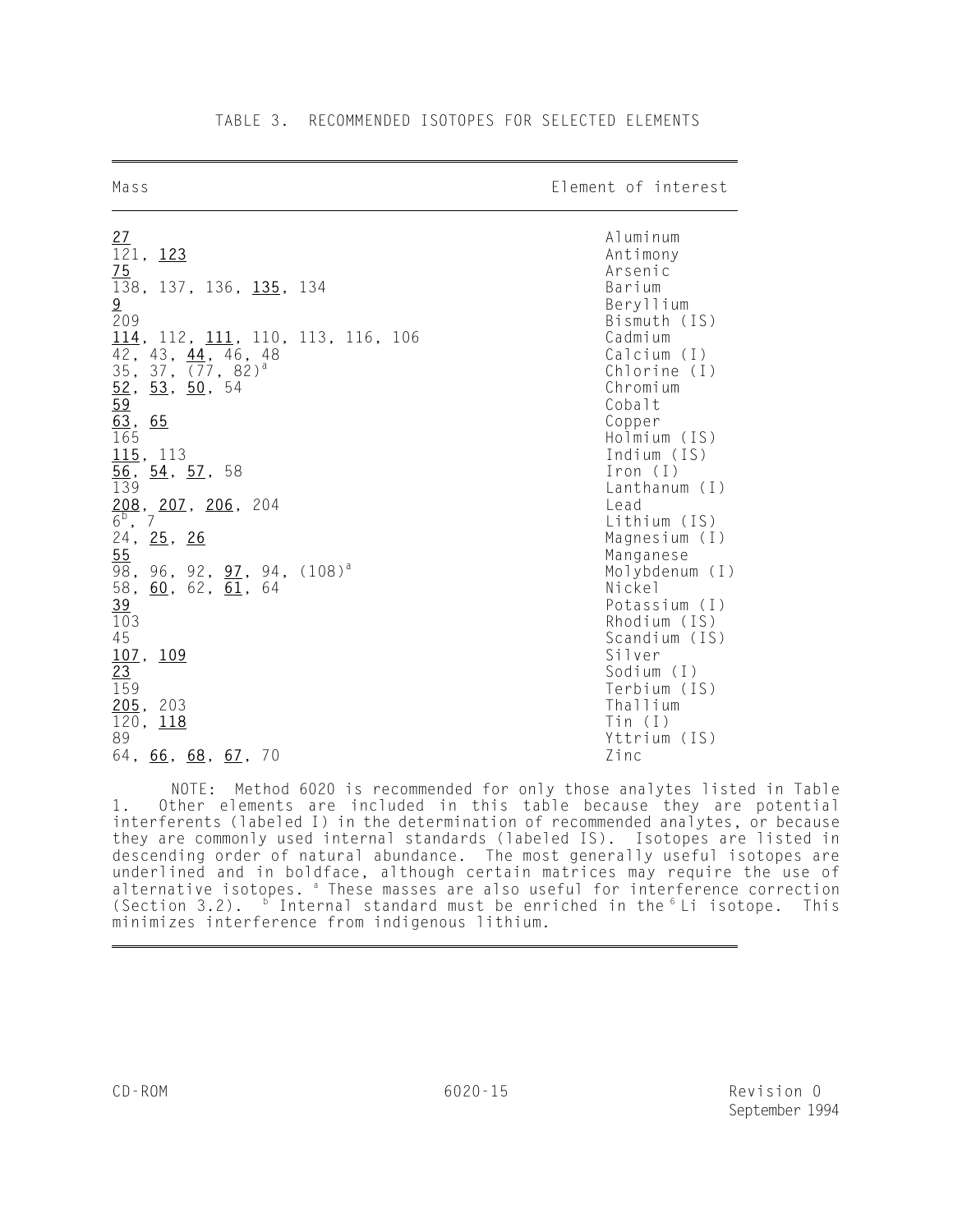| Comparability <sup>a</sup><br>Range                                                                                                                                                                                                                                                                                                                                                                                                               | %RSD<br>Range                                                                                                                                                                                                                                                                                                                                                                | $N^b$                                                                                                                                                                                                                                                                                                                                                                                                 | $S^{\,c}$              |
|---------------------------------------------------------------------------------------------------------------------------------------------------------------------------------------------------------------------------------------------------------------------------------------------------------------------------------------------------------------------------------------------------------------------------------------------------|------------------------------------------------------------------------------------------------------------------------------------------------------------------------------------------------------------------------------------------------------------------------------------------------------------------------------------------------------------------------------|-------------------------------------------------------------------------------------------------------------------------------------------------------------------------------------------------------------------------------------------------------------------------------------------------------------------------------------------------------------------------------------------------------|------------------------|
| $-100$<br>95<br>d<br>97<br>114<br>$\overline{\phantom{a}}$<br>99<br>91<br>$\equiv$<br>103<br>107<br>$\overline{\phantom{a}}$<br>98<br>102<br>$\sim$<br>99<br>107<br>$\equiv$<br>95<br>105<br>$\equiv$<br>101<br>$-104$<br>85<br>$-101$<br>91<br>900<br>$\equiv$<br>137<br>71<br>÷<br>98<br>102<br>$\sim$<br>$-101$<br>95<br>98<br>101<br>$\sim$<br>101<br>$-114$<br>$102 -$<br>107<br>105<br>104<br>$\sim$<br>82<br>$-104$<br>88<br>-97<br>$\sim$ | $-14$<br>$5.0 - 7.6$<br>48<br>7.1<br>$\equiv$<br>$4.3 - 9.0$<br>8.6<br>14<br>$\sim$<br>$4.6 - 7.2$<br>5.7<br>23<br>$\equiv$<br>27<br>13<br>$8.2 - 8.5$<br>6.1<br>-27<br>$\equiv$<br>150<br>$\equiv$<br>23<br>11<br>10<br>15<br>$\sim$<br>8.8<br>$-15$<br>6.1<br>6.7<br>9.9<br>19<br>$\sim$<br>15<br>25<br>$\sim$<br>5.2<br>7.7<br>$\sim$<br>$24 - 43$<br>9.7<br>12<br>$\sim$ | $14 -$<br>14<br>16<br>16<br>$\equiv$<br>12<br>14<br>16<br>16<br>$\equiv$<br>13<br>14<br>18<br>20<br>$\sim$<br>18<br>17<br>18<br>16<br>18<br>18<br>$\equiv$<br>17<br>18<br>12<br>10<br>18<br>17<br>16<br>16<br>$\sim$<br>18<br>18<br>$\overline{\phantom{a}}$<br>18<br>18<br>11<br>12<br>$\overline{\phantom{a}}$<br>12<br>12<br>13<br>16<br>$\overline{\phantom{a}}$<br>9<br>10<br>18<br>18<br>$\sim$ | 4345335435565425325335 |
| 93<br>$-102$                                                                                                                                                                                                                                                                                                                                                                                                                                      | $\equiv$<br>6.8<br>17<br>$\sim$                                                                                                                                                                                                                                                                                                                                              | 16<br>18<br>$\equiv$                                                                                                                                                                                                                                                                                                                                                                                  |                        |
|                                                                                                                                                                                                                                                                                                                                                                                                                                                   | $107 - 142$                                                                                                                                                                                                                                                                                                                                                                  | 23<br>-68                                                                                                                                                                                                                                                                                                                                                                                             | 8<br>13                |

 TABLE 4. ICP-MS MULTI-LABORATORY PRECISION AND ACCURACY DATA FOR AQUEOUS SOLUTIONS

<sup>a</sup> Comparability refers to the percent agreement of mean ICP-MS values to those of the reference technique.  $\overline{P}$  N is the range of the number of ICP-MS measurements where the analyte values exceed the limit of quantitation (3.3 times the average IDL value).  $\frac{1}{2}$   $\frac{c}{s}$  S is the number of samples with results greater than the limit of quantitation. d No comparability values are provided for antimony because of evidence that the reference data is affected by an interference.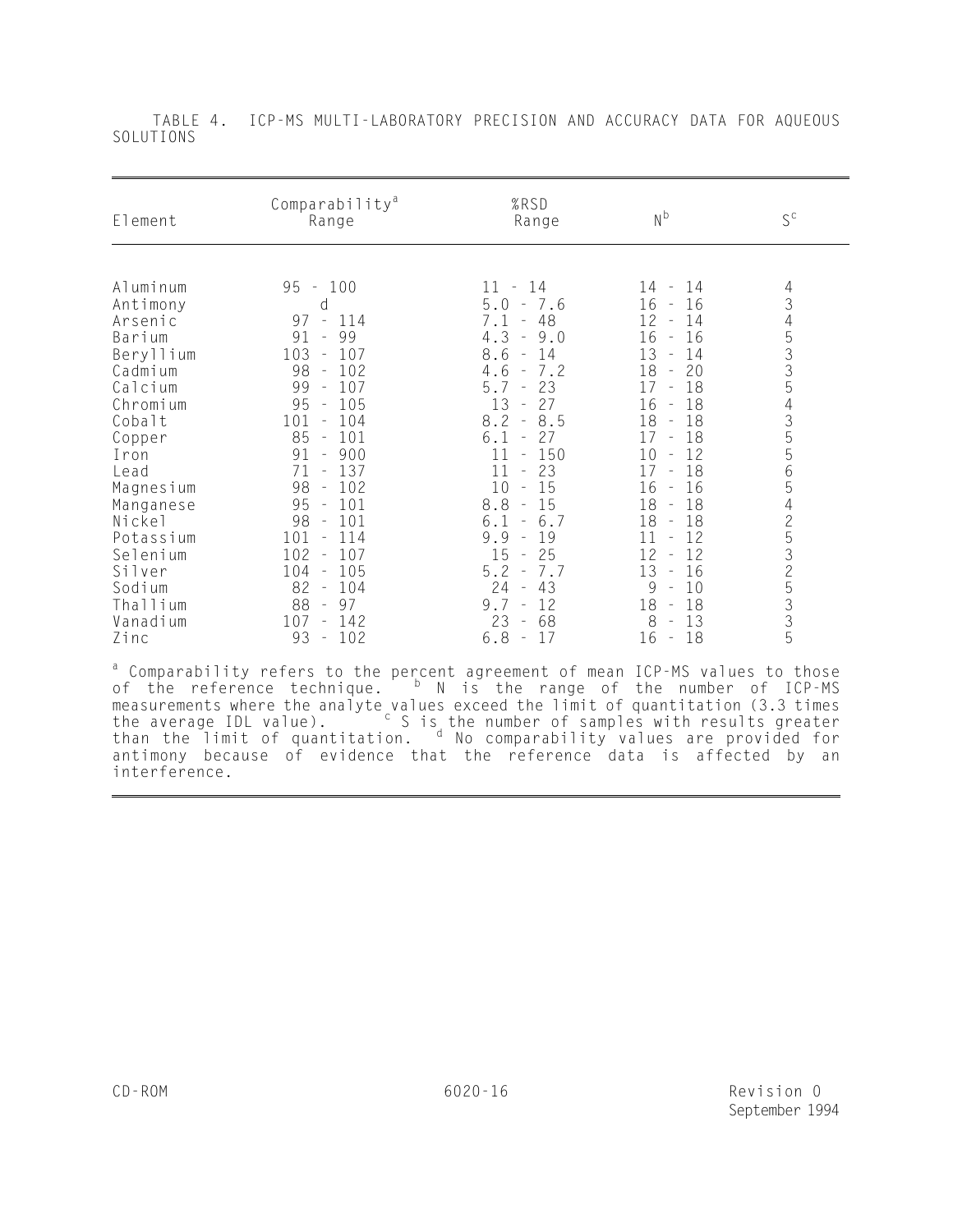| Element                                                                                                                                                                                                                                       | Comparability <sup>a</sup><br>Range                                                                                                                                                                                                                                                                                                                                          | %RSD<br>Range                                                                                                                                                                                                                                                                                                                                                                                          | N <sub>p</sub>                                                                                                                                                                                                                                                                                                                                                                                                       | $S^{\text{c}}$                                                                                                                                                                                                                                        |
|-----------------------------------------------------------------------------------------------------------------------------------------------------------------------------------------------------------------------------------------------|------------------------------------------------------------------------------------------------------------------------------------------------------------------------------------------------------------------------------------------------------------------------------------------------------------------------------------------------------------------------------|--------------------------------------------------------------------------------------------------------------------------------------------------------------------------------------------------------------------------------------------------------------------------------------------------------------------------------------------------------------------------------------------------------|----------------------------------------------------------------------------------------------------------------------------------------------------------------------------------------------------------------------------------------------------------------------------------------------------------------------------------------------------------------------------------------------------------------------|-------------------------------------------------------------------------------------------------------------------------------------------------------------------------------------------------------------------------------------------------------|
| Aluminum<br>Antimony<br>Arsenic<br>Barium<br>Beryllium<br>Cadmium<br>Calcium<br>Chromium<br>Cobalt<br>Copper<br>Iron<br>Lead<br>Magnesium<br>Manganese<br>Nickel<br>Potassium<br>Selenium<br>Silver<br>Sodium<br>Thallium<br>Vanadium<br>Zinc | 101<br>83<br>$\sim$ $-$<br>d<br>79<br>102<br>$\sim$<br>100<br>102<br>$\equiv$<br>87<br>50<br>$\sim$<br>93<br>100<br>$\sim$<br>95<br>109<br>$\sim$<br>- 98<br>77<br>43<br>$-102$<br>109<br>90<br>$\equiv$<br>87 - 99<br>90<br>$-104$<br>89<br>111<br>80<br>- 108<br>$87 -$<br>117<br>137<br>97<br>$\sim$<br>81<br>43 - 112<br>$100 -$<br>146<br>91<br>83 -<br>147<br>84 - 124 | 39<br>11<br>$\equiv$<br>21<br>12<br>$\sim$<br>12<br>23<br>$\sim$<br>17<br>4.3<br>19<br>34<br>$\sim$<br>$6.2 -$<br>25<br>27<br>4.1<br>32<br>11<br>$\sim$<br>30<br>15<br>$\sim$<br>25<br>9.0<br>6.7<br>21<br>$\sim$ $-$<br>5.9<br>28<br>$\sim$<br>7.6<br>37<br>$\sim$<br>$11 -$<br>40<br>$9.2 -$<br>29<br>62<br>$11 -$<br>39<br>$12 -$<br>33<br>$14 -$<br>77<br>33<br>70<br>20<br>$\sim$<br>$14 -$<br>42 | 13<br>14<br>$\equiv$<br>15<br>16<br>$\sim$<br>16<br>16<br>$\sim$<br>16<br>15<br>12<br>14<br>$\sim$<br>20<br>19<br>$\sim$<br>17<br>15<br>18<br>17<br>$\sim$<br>18<br>17<br>18<br>18<br>12<br>12<br>$\sim$ $-$<br>18<br>15<br>$\sim$<br>16<br>15<br>18<br>16<br>$\sim$<br>18<br>16<br>$\sim$<br>12<br>10<br>$\sim$<br>12<br>15<br>15<br>$\sim$<br>10<br>8<br>$\sim$<br>18<br>14<br>6<br>$\equiv$<br>18<br>18<br>$\sim$ | 7<br>$\mathbf{2}$<br>$\overline{7}$<br>$\overline{7}$<br>5<br>5<br>7<br>$\overline{7}$<br>$\begin{array}{c} 6 \\ 7 \end{array}$<br>$\overline{7}$<br>$\overline{7}$<br>$\overline{7}$<br>$\overline{7}$<br>$\overline{7}$<br>513517<br>$\overline{7}$ |

 TABLE 5. ICP-MS MULTI-LABORATORY PRECISION AND ACCURACY DATA FOR SOLID MATRICES

<sup>a</sup> Comparability refers to the percent agreement of mean ICP-MS values to those of the reference technique. <sup>b'</sup>N is the range of the number of ICP-MS measurements where the analyte values exceed the limit of quantitation (3.3 times the average IDL value).  $\overline{c}$  S is the number of samples with results greater than the limit of quantitation. d No comparability values are provided for antimony because of evidence that the reference data is affected by an interference. l,